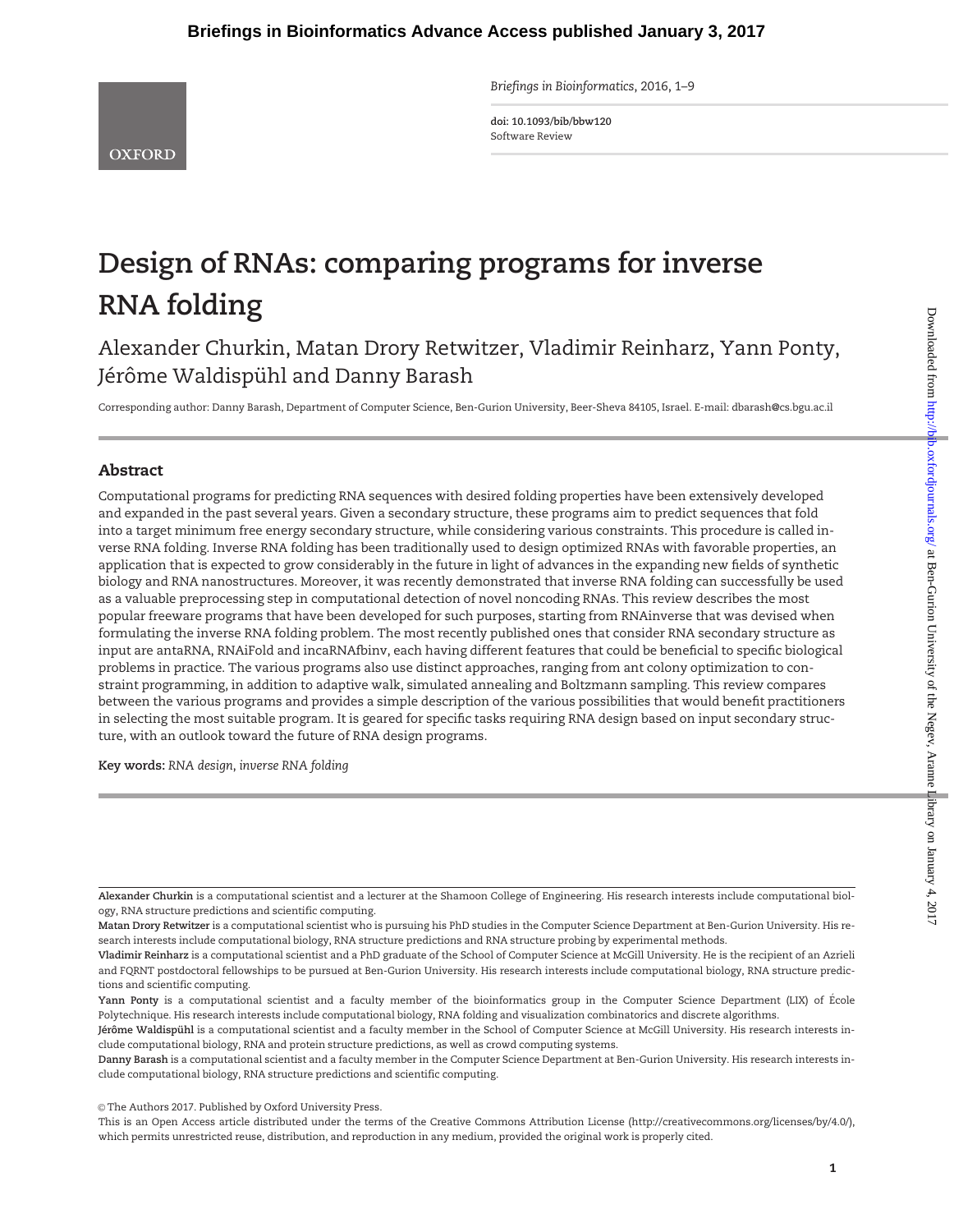#### Introduction

The inverse RNA folding problem for designing sequences that fold into a given RNA secondary structure was introduced in the early 1990's in Vienna [[1\]](#page-7-0). Mathematically, much like the typical situation with inverse problems, it is not a well-posed problem by the standard definition of Hadamard, which makes it even more challenging to solve. As the well-known mathematician Andrey Tikhonov once noted, the class of ill-posed problems includes many classical mathematical problems and, most significantly, that such problems have important applications. Indeed, new emerging subfields that are of significant importance to a variety of functional RNAs [[2–6\]](#page-7-0), such as RNA synthetic biology [\[7](#page-7-0), [8\]](#page-7-0) and RNA nanostructure [\[9,](#page-7-0) [10](#page-7-0)], are fast developing and are using in their arsenal the methods for solving inverse RNA folding [\[11–18\]](#page-7-0).

A brute force approach that searches all the possible sequences is not a viable option because the number of sequences grows exponentially as  $4^n$ , where *n* is the length of the sequence, while the number of valid designs can be arbitrarily small. This upper bound can be refined by noting that paired positions have to form valid base pairs under the standard A-U, C-G, G-U base pairing scheme. This implies that  $6^{p/2}4^u$  sequences are compatible with a secondary structure having, respectively, u unpaired and p paired nucleotides. As a practical consequence, a typical 74-nucleotides-long tRNA, including  $p = 40$  paired and  $u = 34$  unpaired ones, would require investigating  $\sim$ 10 $^{36}$  compatible sequences.

RNA inverse folding also has deep connections with theoretical evolutionary studies, where the sequence/structure relationship in RNA is a popular model for studying genotype/ phenotype maps [[19](#page-7-0), [20\]](#page-7-0). For instance, the identification of undesignable motifs [\[21](#page-7-0)] in empirical design studies immediately implies that only a negligible, exponentially decreasing on the length, proportion of secondary structures can be designed. Conversely, neutral evolution provides theoretical foundations for the practice of RNA design, and studies of the neutral network confirm a highly variable numbers of admissible designs within structures of the same length [\[22](#page-7-0)]. It is interesting to note that the distribution of the neutral network [[19](#page-7-0)] could help us understand how to further develop efficient local search strategies to reach the target structure.

The approach to solve the inverse RNA folding problem by stochastic optimization relies on the solution of the direct problem using software available in RNA folding prediction Web servers, e.g. the RNAfold server [\[23](#page-7-0), [24\]](#page-7-0) or mfold/UNAFold [\[25,](#page-7-0) [26\]](#page-7-0) as well as RNAstructure [[27](#page-7-0)], by performing energy minimization with thermodynamic parameters [[28,](#page-8-0) [29\]](#page-8-0). It should be noted that in principle, although far less popular in practice in the context of inverse RNA folding, other programs based on probabilistic models and posterior decoding that have been benchmarked in [\[30\]](#page-8-0), e.g. Pfold [[31\]](#page-8-0) and CentroidFold [\[32\]](#page-8-0), can also be used to solve the direct problem. Initially, a seed sequence is chosen, after which a local search strategy is used to mutate the seed and apply repeatedly the direct problem of RNA folding prediction by energy minimization. Then, in the vicinity of the seed sequence, a designed sequence is found with desired folding properties according to the objective function in the optimization problem formulation. Chronologically, algorithmic improvements that relate to this approach, which was pioneered in Vienna's RNAinverse [[1](#page-7-0)], have been worked out in INFO-RNA [\[33\]](#page-8-0), RNA-SSD [[34](#page-8-0)] and NUPACK:Design [\[35,](#page-8-0) [36\]](#page-8-0). Alternative methods to the adaptive random walk [\[1\]](#page-7-0) and the stochastic local search [[33,](#page-8-0) [34\]](#page-8-0) include genetic algorithms

(belonging to the class of evolutionary algorithms) [[37](#page-8-0)–[39](#page-8-0)], an improved evolutionary algorithm [[40](#page-8-0), [41\]](#page-8-0), constraint programming [[42,](#page-8-0) [43](#page-8-0)] and ant colony optimization [\[44,](#page-8-0) [45](#page-8-0)]. On the methodological side, two separate ideas that were gradually developed and investigated were to sample the sequence space more efficiently and to include user-selected fragments in the design. The first idea started in [[33](#page-8-0)] and then by presenting a global sampling approach named RNA-ensign [[46](#page-8-0)], followed by a weighted sampling algorithm called incaRNAtion [[47\]](#page-8-0) that is a glocal methodology combining the global sampling approach with local search strategies. The second idea started by generalizing the inverse RNA folding problem to include RNA designed sequences that are predicted to fold into a prescribed shape [[37](#page-8-0), [48](#page-8-0)], a utility named RNAexinv that considers the coarse-grain tree graph [\[49](#page-8-0)] for shape representation (or potentially abstract shapes [[50](#page-8-0)]). It culminated with a method called RNAfbinv [[51\]](#page-8-0) that allows a user-selected prescribed fragment to be preserved exactly by secondary structure (in addition to its shape), whereas the rest of the structure is designed by the generalized shape-based approach. These two ideas were recently merged into an RNA design Web server called incaRNAfbinv [\[52](#page-8-0)] that provides more flexibility in the design as compared with the aforementioned methods. An example of the benefit of incaRNAfbinv is illustrated in [Figure 1](#page-2-0) where it is shown that the designed sequence on the left ([Figure 1B](#page-2-0)) is a feasible purine riboswitch candidate as much as the designed sequence on the right [\(Figure 1C](#page-2-0)), both containing the essential nucleotides for either guanine or adenine binding, but the [Figure 1B](#page-2-0) solution cannot be reached to-date by other programs besides incaRNAfbinv because its secondary structure is different than the input structure depicted in [Figure 1A,](#page-2-0) although its tree graph shape is the same.

As was mentioned above and exemplified in the shape aware capability, different computational frameworks for the inverse RNA folding have been implemented in the various programs. In addition to the strict definition that restricts solutions to those sequences whose minimum free energy structure is exactly the target structure, more relaxed frameworks like ensemble defect optimization in NUPACK have been introduced and developed [[35](#page-8-0)], in addition to minimizing the classical cost function given by the 'structure distance' between the structure of the test sequence and the target structure [\[1](#page-7-0)]. For a candidate sequence and a given target secondary structure, the ensemble defect is the average number of incorrectly paired nucleotides at equilibrium evaluated over the ensemble of unpseudoknotted secondary structures [\[36\]](#page-8-0). It could also be possible, although not currently done by any available software, to add prescribed kinetic properties (fast folding and absence of kinetic traps) to the objectives of design, as explored in earlier studies [\[35](#page-8-0)]. As will be noticed in the quantitative comparison performed in the continuation, these different computational frameworks will also make it impossible to draw a conclusion as to which program is better for use based on a benchmark. Instead, when facing an application that requires inverse RNA folding, the goal is to try and identify which is the most suitable program for each case.

Some inverse RNA folding programs are geared toward more specific biological problems, compared with the ones mentioned up until now that are general in their application scope. For example, nanostructure design including pseudoknots was performed with Nanofolder for the case of multistranded RNA secondary structure [[12\]](#page-7-0). In another example, for designing the most stable and unstable messenger RNA sequences, which code for a target protein, an algorithm was developed in [[53](#page-8-0)]. On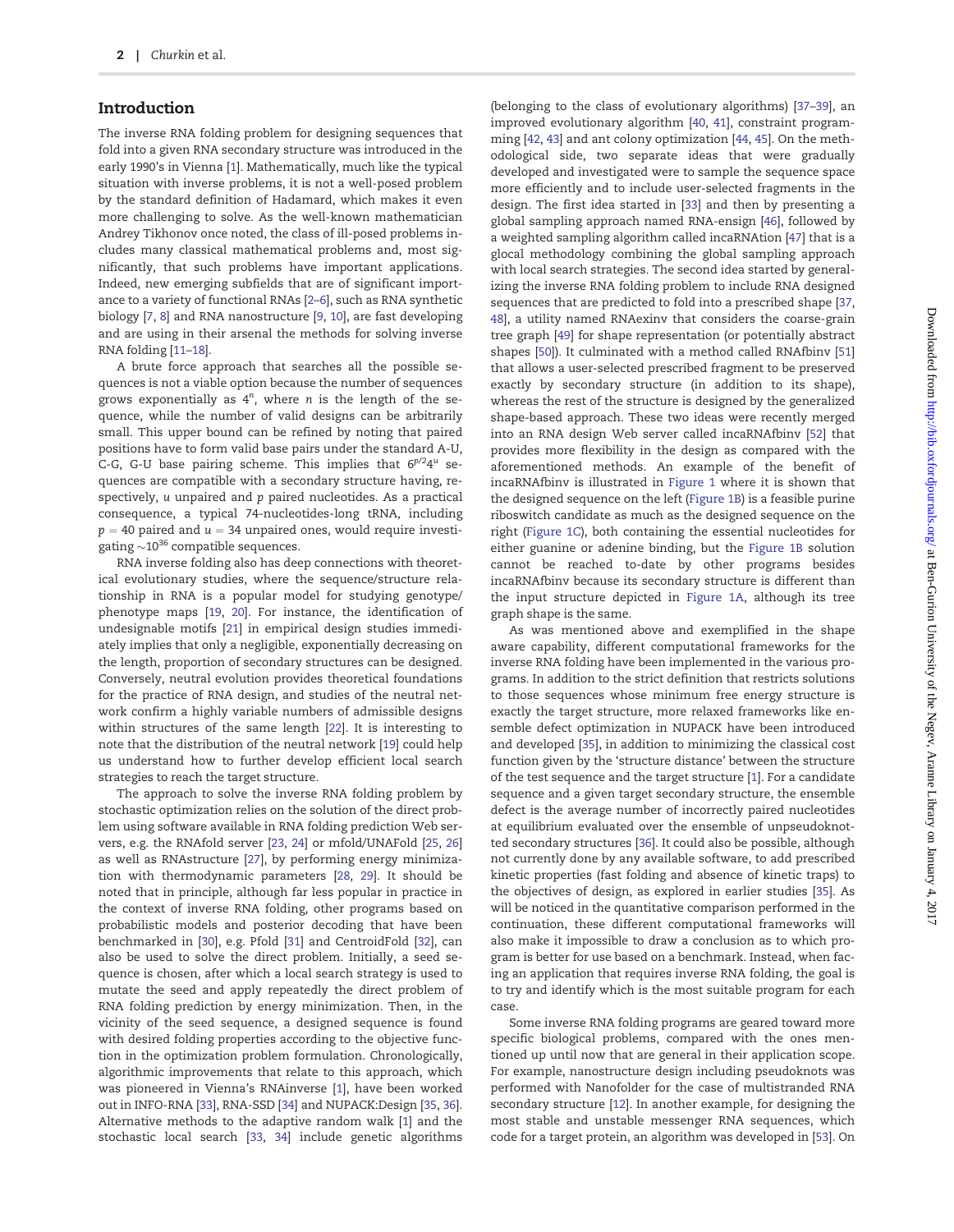<span id="page-2-0"></span>

Figure 1. The standard inverse RNA folding problem and the generalized inverse RNA folding problem that is shape aware and fragment-based (i.e. fragment selection enabled) are illustrated on the purine riboswitch aptamer in the middle (A). The predicted structure of an output designed sequence is shown on the right (C) for the standard inverse folding problem and on the left (B) for the generalized inverse RNA folding problem.

a similar topic, in [[54\]](#page-8-0), an algorithm for designing a proteincoding sequence with the most stable secondary structure called CDSfold is provided. For designing multiple target artificial miRNAs, a Tabu search was used in conjunction with biochemical considerations in [[55](#page-8-0)]. For designing RNA sequences that fold into multiple target structures, which makes it possible to efficiently design multi-stable RNA sequences, a program called RNAdesign was introduced in [[56](#page-8-0)]. Another specialized application, given here for completeness, is to allow game players to propose a set of rules for RNA design, as part of the Eterna project. Based on experimental results, Eterna players came up with a set of design rules, and EternaBot was developed to design a sequence based on those rules [[57](#page-8-0)]. Finally, for the problem of fixed backbone three-dimensional design of RNA, the Web server RNA-redesign was put forth [[58\]](#page-8-0). To the best of our knowledge, this is the first implementation of an RNA design program that considers tertiary structure, although it is a local design. In this respect, in secondary structure, sequences that are generated by point mutations performed on an input sequence to optimize a certain objective function may also be considered a design procedure in the weaker (local) sense. Example of such programs are RNAmutants [[59](#page-8-0)] that uses an efficient sampling procedure based on the Boltzmann-weighted ensembles of mutants, and RNAmute [\[60\]](#page-8-0) that uses suboptimal solutions of the RNA free energy minimization prediction [[61](#page-8-0), [62](#page-8-0)] for simulating only selective mutations from all possible ones. These procedures could potentially also be integrated into RNA design tools in the future, as was already done by incorporating RNAmutants ingredients into incaRNAtion [\[47](#page-8-0)].

Inverse RNA folding programs are not merely used for the design of artificial sequences to mimic natural ones. Recently, they have been used for the detection of novel naturally occurring RNAs as a preprocessing step before sequence-based searches [\[63](#page-8-0), [64](#page-8-0)]. In both of these separate works, they have shown to find attractive candidates for naturally occurring RNAs that are not available in Rfam [[65](#page-8-0)] and are missed by standard methods for RNA detection. This approach can well contribute to ongoing efforts aiming for de novo discovery of structured noncoding RNAs in genomic sequences [\[66](#page-8-0)].

### Details of use

Installing the different programs or accessing the Web servers is not a difficult task. They all contain a ReadMe file or a manual that is easy to follow with no prior knowledge assumed. However, not all programs provide both Web server and source code. [Table 1](#page-3-0) lists the various RNA design programs according to four categories: general purpose programs, shape aware

programs, adaptive sampling programs and specialized programs. It then indicates the availability of Web server or source code for each program, including extended features and general remarks that relate to their capability, use or strategy without providing more details on their specific methodology.

From all programs listed in [Table 1](#page-3-0), we picked five programs for further description on their details of use based on the following selection criteria: the programs have both a Web server and a source code available, and they were already used in the literature in a biological meaningful way by either a 'wet laboratory' experiment or the identification of a putative new noncoding RNAs. These criteria are of interest to practitioners who are considering the use of RNA design programs. The selection yielded the programs RNAinverse, RNAiFold, NUPACK and incaRNAfbinv. In addition, the antaRNA program was added because it was published recently without a chance yet for practical use, but it is considered promising as can also be observed by the program comparisons provided in next section and its overall strategy that allows much flexibility. Finally, although Nanofolder could not be added because of a lack of source code and our recommendation for the interested user would be to contact its authors [[12](#page-7-0)], it is worthwhile noting the significant practical experience that has been accumulated by Nanofolder as a specialized program for RNA nanostructure design. There are sequence design rules implemented in Nanofolder that have been formulated based on the concept of same-length sequence fragments called 'critons' [\[12](#page-7-0)], which have been successfully applied beforehand to the design of DNA nanostructures. These special rules with used penalty-scoring terms have been formulated to avoid unstable RNA designs and optimize the designed sequences.

User experience with the five selected programs was performed on two example input secondary structures in dotbracket notation (the first is a toy problem, an artificial structure; the second is the structure of the guanine-binding riboswitch aptamer, a natural structure):

- 1.  $(((\dots(((\dots))\dots((((\dots)))))\dots))))$
- 2.  $(((((((\ldots..((((((\ldots.....))))))\ldots......(((((\ldots.....))))))\ldots)))))))$

#### RNAinverse in detail

RNAinverse [[1\]](#page-7-0) was the first program developed for RNA design. It is available as a Web server at [http://rna.tbi.univie.ac.at/cgi](http://rna.tbi.univie.ac.at/cgi-bin/RNAinverse.cgi)[bin/RNAinverse.cgi](http://rna.tbi.univie.ac.at/cgi-bin/RNAinverse.cgi) and as a stand-alone version in the Vienna RNA package [[24](#page-7-0)]. The algorithm uses an adaptive random walk to minimize base pair distance. The distance is calculated by comparing the minimal energy folding of a mutated sequence (its predicted structure) with the target structure. To avoid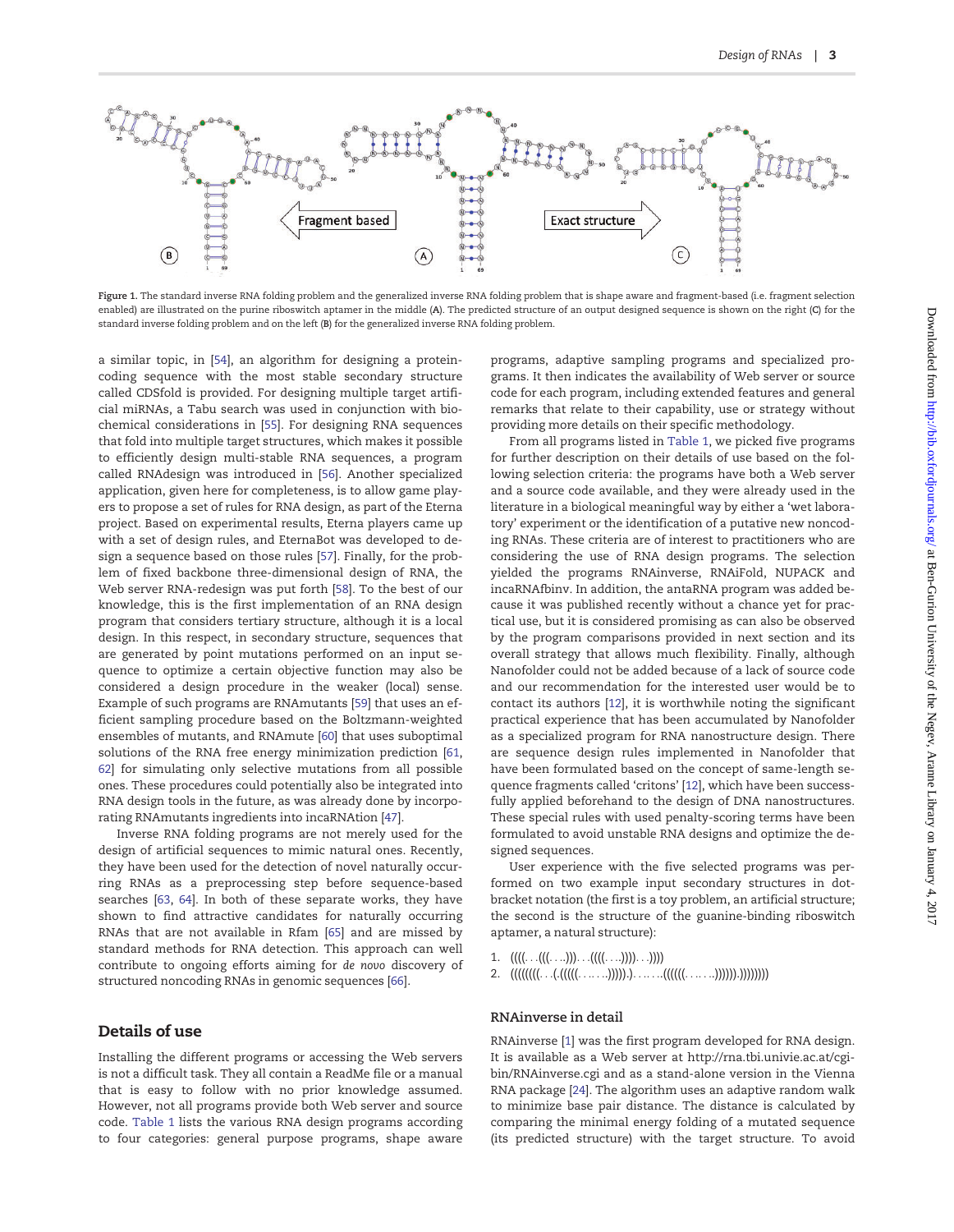| Programs                 | Webserver    | Source<br>code | Extension to<br>pseudoknots | Multitarget<br>capability | Remarks                                                                             |
|--------------------------|--------------|----------------|-----------------------------|---------------------------|-------------------------------------------------------------------------------------|
| General                  |              |                |                             |                           |                                                                                     |
| AntaRNA [44, 45]         | ✓            |                | ✓                           |                           |                                                                                     |
| RNAiFold [42, 43]        | ✓            | ✓              |                             | ✓                         | Experience in biology 'wet laboratory'                                              |
| RNAinverse [1]           |              |                |                             |                           | First program developed; experience in biology 'wet<br>laboratory'                  |
| <b>NUPACK</b> [35, 36]   | ✓            | ✓              |                             |                           | Optional multistranded target structures; experience in<br>biology 'wet laboratory' |
| INFO-RNA [33]            | ✓            | ✓              |                             |                           |                                                                                     |
| RNA-SSD [34]             |              |                |                             |                           |                                                                                     |
| Frnakenstein [39]        |              | ✓              |                             | ✓                         |                                                                                     |
| ERD [40, 41]             |              |                | $\checkmark$                |                           |                                                                                     |
| MODENA [38]              |              |                |                             | ℐ                         |                                                                                     |
| Shape aware              |              |                |                             |                           |                                                                                     |
| IncaRNAfbiny [52]        | ✓            | ✓              |                             |                           | Fragment selection enabled; experience in RNA detection                             |
| RNAfbiny [51]            |              |                |                             |                           | Fragment selection enabled                                                          |
| RNAexinv <sup>[48]</sup> |              |                |                             |                           | No user-selected fragment                                                           |
| Adaptive sampling        |              |                |                             |                           |                                                                                     |
| IncaRNAfbiny [52]        | $\checkmark$ | ✓              |                             |                           | Global-local approach; experience in RNA detection                                  |
| IncaRNAtion [47]         |              |                |                             |                           | Global-local approach                                                               |
| RNA-ensign [46]          |              |                |                             |                           | Global approach                                                                     |
| Specialized              |              |                |                             |                           |                                                                                     |
| Nanofolder [12]          | ✓            |                | ✓                           |                           | Nanostructures; multistranded RNA; experience in biology<br>'wet laboratory'        |
| CDSfold [54]             |              | ✓              |                             |                           | Design of protein-coding sequence                                                   |
| RNAdesign [56]           |              |                |                             |                           |                                                                                     |
| EternaBot [57]           |              |                |                             |                           | Design rules set by Eterna players                                                  |
| RNA-redesign [58]        |              |                |                             |                           | Three-dimensional: fixed backbone                                                   |

<span id="page-3-0"></span>Table 1. A Tabular overview with some basic information about the various RNA design programs

folding the entire sequence, small substructures are optimized and then elongated. The algorithm also supports designing sequences, which are more probable based on the partition function. Those sequences may be more stable but mostly differ from the target structure.

The server receives a secondary structure in dot-bracket notation. An optional start sequence can be inserted; any lower-case letter in the sequence will be conserved in the final result. The server also supports multiple energy models, folding temperature and number of sequences to generate. Once the form is submitted, the result page will appear with a list of designed sequences and the calculated minimum energy for them. It may also show designed sequences that did not match the exact structure and their base pair distance away. Another set of results that will appear below that are designed sequences using the partition function if selected. The Web server also shows links to RNAfold [[24\]](#page-7-0) for extensive information on a specific result. The command line used to run the design in the stand-alone version is also written.

The stand-alone version of RNAinverse is part of the Vienna RNA package. The package is a C code library that includes several stand-alone programs. This means RNAinverse can be accessed both from command line and through the package API. The simple API allows the user to design and test the sequences for individual purposes directly through C. The stand-alone version is simple, and examples can be generated by using the Web server as discussed above.

#### RNAiFold in detail

RNAiFold [[42,](#page-8-0) [43\]](#page-8-0) is a well-established program available as a Web server at [http://bioinformatics.bc.edu/clotelab/RNAiFold/.](http://bioinformatics.bc.edu/clotelab/RNAiFold/) It uses constraint programming and is available in two modes.

RNA-CP design takes as simplest input a secondary structure and returns up to 50 sequences or the maximum found in 2 h, optimized for one of three different criteria: yielding the target as the minimum free energy (MFE) structure, the free energy or the ensemble defect. RNAiFold ensures the optimality of the solutions. Additional constraints can be provided such as a target amino acid sequence, and limits on the amount of GC, AU and GU base pairs as a list of admissible and forbidden base pair. The nucleotide distribution and energy model are customizable. A special mode, RNA Synthetic Design, leverages RFAM [[65\]](#page-8-0) to add constraints from sequence conservation. A drop-down menu allows the selection of any family and automatic extraction of the constraints. The consensus structure can be automatically selected as target. The constraints from RNA-CP design are also available.

The output presents for each resulting sequence a number of different statistics such as its GC content, energy and entropy and its amino acid sequence. It also provides a link to BLAST [\[67\]](#page-8-0), the resulting sequence. Structure (2) was tested on the Web server. It took a short time before the query was allowed to run and returned 23 sequences after 2 h. A version can be downloaded in source code or binaries for Linux or Mac OS X; the source requires the Vienna Package as the open source Google optimization library OR-Tools. The binary was tested on Ubuntu 12.04, while the Mac binaries still need to be updated for OS 10.11.5. It provides a simple input by command line argument or through a file in a custom format to fine-tune a few more arguments of the algorithm itself, and provides a similar output.

#### AntaRNA in detail

AntaRNA [\[44](#page-8-0), [45](#page-8-0)] is a recent program available since 2015, as a Web server at<http://rna.informatik.uni-freiburg.de/AntaRNA/>.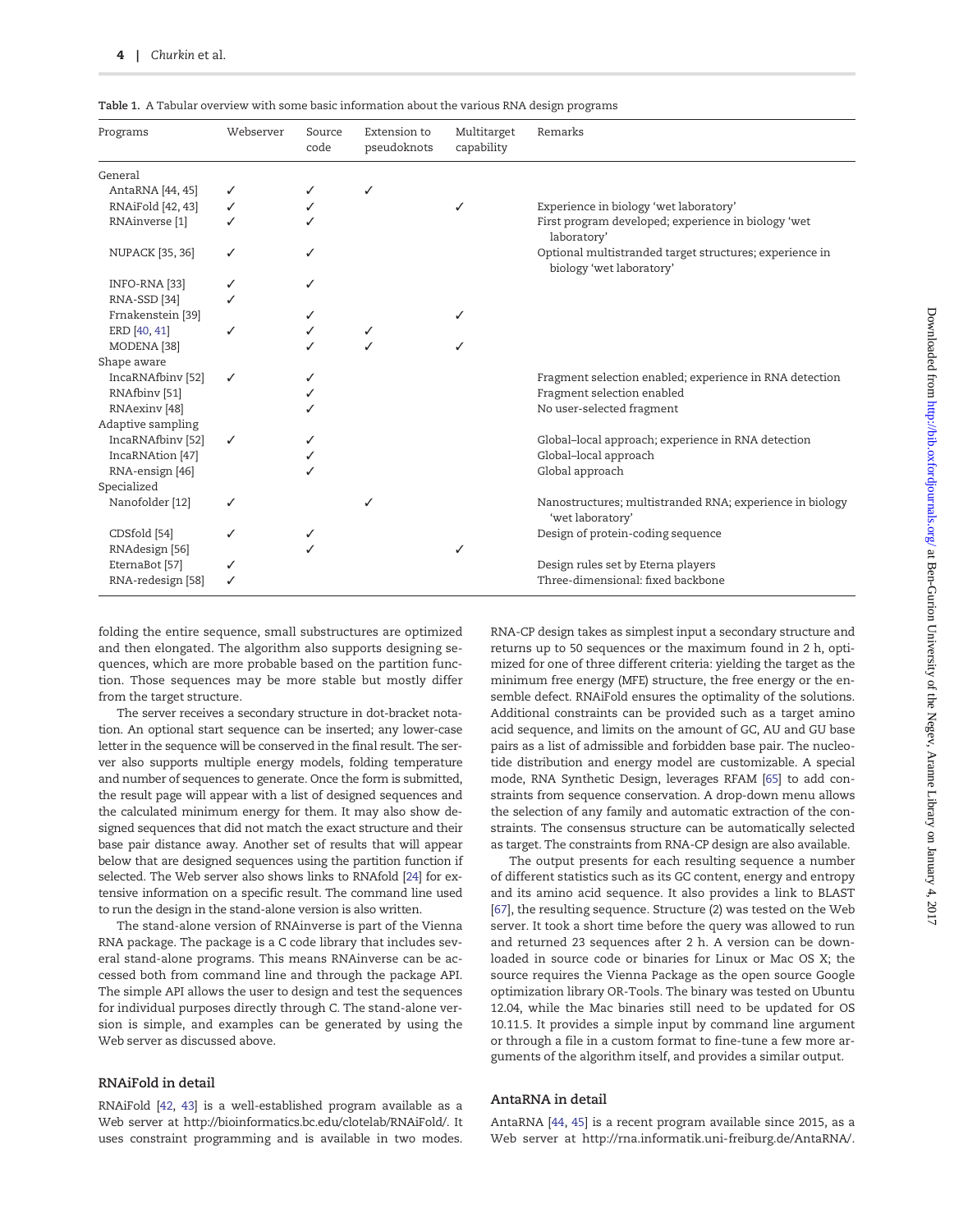It uses ant colony optimization to allow the design of structures, allowing pseudoknotted structures using hardcoded energy parameters. A sequence constraint can be provided in the IUPAC format. A visualization of the secondary structure with the sequence constraint is dynamically shown. Additionally, a target GC constraint can be set. The parameters of the ant colony algorithm can be modified through advanced options.

Each output sequence, up to a 100, is shown with its MFE structure and its distance from the target GC, target structure and target sequence. A click on a sequence will show a visualization of its secondary structure with the sequence embedded. Testing for Structure (2) while requesting 100 sequences took a few minutes on the Web server. All the results contained all the requested base pairs, a few additional base pairs were sometimes present. A convenient link to download all the sequences in FASTA format with or without their MFE is provided.

The python script requires the Vienna RNA Package and provides the same options as the Web server. For pseudoknots prediction, a finer control is provided requiring the user to have installed one of the programs RNAshapes studio [[68](#page-8-0)] or HotKnots [[69](#page-8-0)] or IPKnot [\[70\]](#page-8-0). All the options from the Web server are present and must be given through command line arguments. The script removes the limit of sequences sampled.

#### NUPACK in detail

NUPACK [[35](#page-8-0), [36\]](#page-8-0) is a recent program developed in 2011. It is available as a Web server at [http://www.nupack.org/design/](http://www.nupack.org/design/new) [new.](http://www.nupack.org/design/new) Its objective is to minimize the ensemble defect for a pseudoknot-free structure. Its interface allows the user to specify a target secondary structure as a preference for DNA or RNA. An interesting feature of NUPACK is the ability to define unwanted motif by providing a list of forbidden sequence motifs, in IUPAC format. The Web server allows to choose between two energy models, Turner95 and Mathews99, dangles and setting the temperature. A maximum of 10 sequences can be designed concurrently.

The output presents the designed sequences. Tested on Structure (2), in a few minutes, 10 sequences were generated. An analysis of the sequences can be launched immediately to compute the MFE and base pair probabilities. A range of temperature can additionally be provided for this step. A link is provided to download the MFE secondary structure representation and the base pair probabilities.

NUPACK is also available as command line software and was tested on a MAC OS X 10.11.5. Some options are not available on the Web server, such as setting a seed sequence or specifying the concentration of salt and magnesium. A few parameters of the algorithm can also be modified from the command line as its random seed, which is necessary to generate different sequences.

#### IncaRNAfbinv in detail

IncaRNAfbinv [\[52\]](#page-8-0) is a recent program for fragment-based design. It is available as a Web server at [https://www.cs.bgu.ac.il/](https://www.cs.bgu.ac.il/incaRNAfbinv/) [incaRNAfbinv/](https://www.cs.bgu.ac.il/incaRNAfbinv/). The Web server combines two base applications: IncaRNAtion [[47\]](#page-8-0) and RNAfbinv [[51](#page-8-0)]. Both applications are available as a stand-alone client. RNAfbinv uses simulated annealing with a four-nucleotide look ahead local search function. The function includes biologically meaningful constraints such as sequence constraints, fragment-based design and a variety of optional features. The resulting sequences fit a coarsegrained tree graph shape of the original target structure, thus

allowing for flexibility. IncaRNAtion augments the local search method. It uses a global sampling approach and weighted sampling techniques. The sequences generated by IncaRNAtion are used as seed sequences for the local search. The incorporation of those seeds forces highly distributed results and better control of GC content.

The Web server takes as input the target secondary structure in dot-bracket representation. It then converts it to coarsegrained tree graph shape for future comparison. After inserting a structure, an image will appear, as well as a list of structural motifs from which the user can select a desired motif. Additional optional parameters are sequence constrains, target fold energy, mutational robustness and GC content. Submission of the query leads to a Web page showing design progress. Once all the results are ready, a list will appear with the designed sequences as well as their predicted structure, folding energy, mutational robustness, GC content and distance to the original structure. The distances are calculated for both base pairs and structural motifs. Finally, a link is available for an image of the designed structure.

The stand-alone versions of both tools can be run locally; links can be found in the Web server. IncaRNAtion is a simple to run Python script, thus requiring Python installed and recommends adding the MPMATH library for long sequences. It receives as input a file containing the target structure and an optional multiple sequence alignment (MSA). The user is also required to enter a value between 0 and 1, where 1 means only to regard the structure and 0 the MSA. Additional variables are available for GC content control and specific sequence constraints. A single run will generate a large amount of sequences; a minimal value for the number of outputs can also be set as input. The output is a list of sequences separated by lines.

RNAfbinv is a C application, but it is also available wrapped in a Java interface. Once the Java application is running, the user must first insert the secondary structure. The user then has an option to select a specific motif to preserve as is. After inserting the structure, the user arrives to a new screen where additional control variables are available such as target folding energy and mutational robustness. The results appear in a new screen as a list including the base pair distance from the input structure.

#### Using the programs

The main task for using these programs is to insert an RNA secondary structure into one of them and generate sequences accepting this target structure as the MFE structure, with possible generalizations that are closely related to this framework. All programs offer the possibility of additional parameters to be chosen by the user, with default values displayed at the beginning. Some programs offer more flexibility in their constraints than others, which is indicated in [Table 1](#page-3-0) for some selected features that are shared by several programs and are general in scope. As final output, all programs offer description of parts of the analysis of designed sequences as well. RNAiFold displays the results in one Web page per solution, seemingly in the order generated and selectable through a drop-down menu. It presents the MFE structure of each sequence, as an ensemble of statistics, and provides an option to BLAST them. AntaRNA directly displays each generated sequence with its MFE structure. A click on each of the solutions creates a figure of the secondary structure with the sequence. Any constraint violation is represented in red in the figure. The list of sequences can be downloaded in FASTA. NUPACK presents each sequence by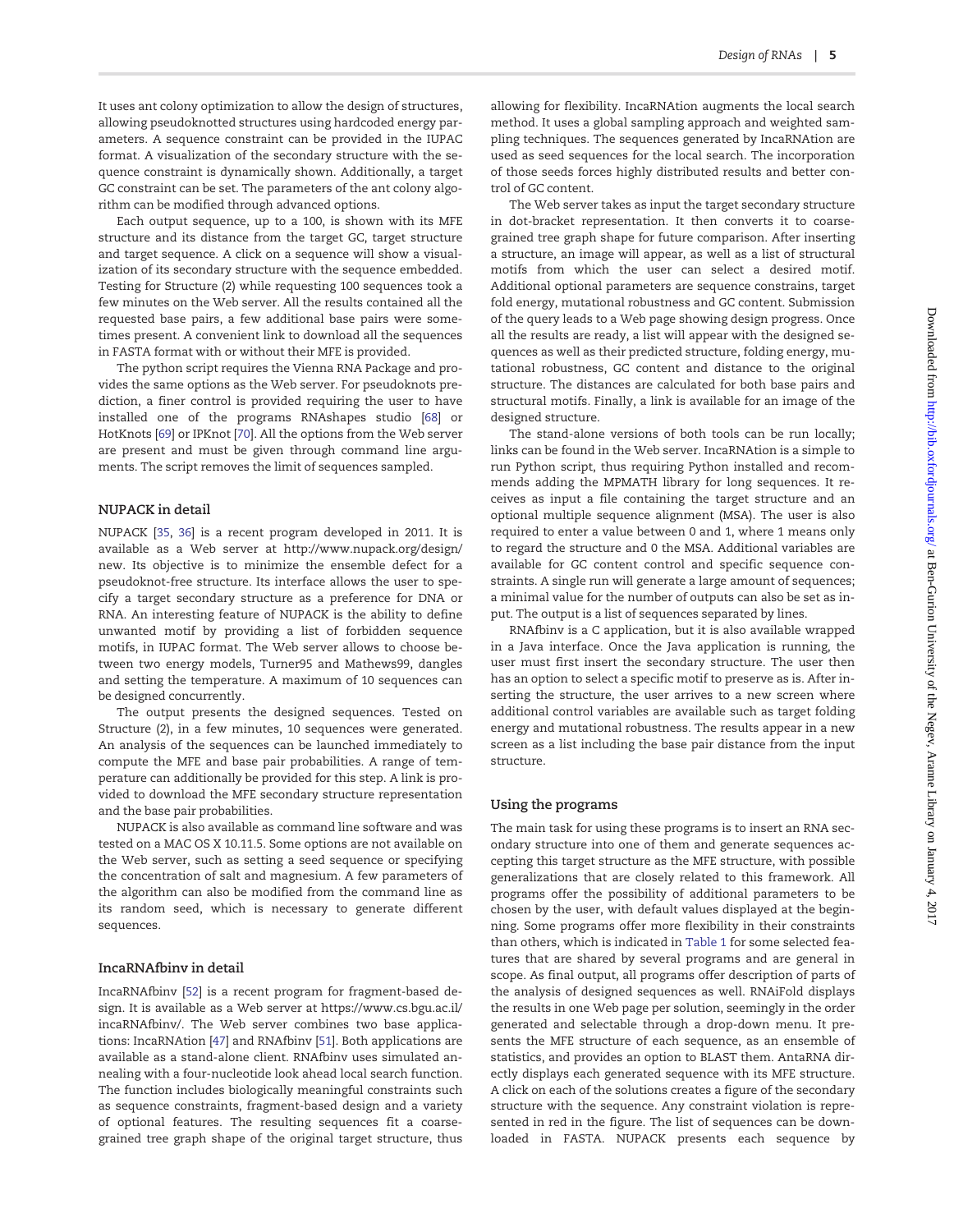<span id="page-5-0"></span>increasing ensemble defect. Each sequence has a link to the analysis tool, which computes the MFE structure and base pair probabilities. In addition, the textual output provided in all these programs is substantially contributing to the analysis, as an essential step before the graphical output. In general, most of the programs are user-friendly for the novice. Especially, the programs that have a Web server capability [\(Table 1](#page-3-0)) can also be worked out by a nonspecialist user along with the corresponding manuals and instructions that are available in the Web sites.

### Discussion

The programs listed in [Table 1](#page-3-0) have been developed in the past several years, following the first program named RNAinverse that was introduced >20 years ago, and offer some interesting prospects for RNA sequence design. They all in one way or the other rely at present on thermodynamic parameters corresponding to the nearest-neighbor model and therefore structures that are known to be well predicted by energy minimization, for example the secondary structure of the guanine-binding riboswitch aptamer that is illustrated in the second test case example of previous section and in [Figure 1,](#page-2-0) are the best to work with as inputs to these programs to achieve reliable results. Though exceptional cases exist, in general, the upper range estimate for the sequence length that these programs are useful for

Table 2. Runtimes for six selected programs (1000 runs for each of the two test cases)

| Program         | Time (in minutes)-<br>Figure 2 | Time (in minutes)—<br>Figure 3 |
|-----------------|--------------------------------|--------------------------------|
| antaRNA         | 6.5                            | 7.8                            |
| RNAiFold        | 41.4                           | 6.4                            |
| <b>INFO-RNA</b> | 0.5                            | 0.8                            |
| <b>NUPACK</b>   | 37.5                           | 217                            |
| RNAinverse      | 3.15                           | 3.7                            |
| RNAexiny        | 231                            | N/A                            |

is around 150 nucleotides [\[71\]](#page-8-0). It is expected that in future, having more experimental structures elucidated, the number of RNA sequences with a well-predicted secondary structure by energy minimization techniques will grow significantly, and more biological systems involving RNAs will be designed by the aid of these programs.

Runtime can be a critical issue concerning the usage of these tools. A runtime comparison of six programs is provided in Table 2 for the two test case examples that were provided in the previous section in dot-bracket notation (the first is a toy problem and the second is the structure of the guanine-binding riboswitch aptamer). The times reported are in minutes. Standard parameter values were used in the comparison. Because runtimes are measured in downloadable source code and cannot be measured in programs that require user interactive intervention such as with incaRNAfbinv and RNAfbinv, we replaced incaRNAfbinv that was discussed in the previous section by the simpler and less developed program RNAexinv. The justification is that RNAexinv is shape aware (preserving the same coarse-grain tree graph shape in the output as in the input) without the user's interactive selection of a fragment for preserving its secondary structure exactly like in incaRNAfbinv; therefore, RNAexinv contains the shape aware feature itself for inclusion in the comparison. RNAexinv is still much slower than the rest of the programs because it solves a more general inverse RNA folding problem that is shape aware. By our past experience, the programs RNAfbinv and incaRNAfbinv are about 10% more computationally expensive than RNAexinv. Additionally, we inserted the program INFO-RNA because it is known to be the most computationally efficient among all programs, as is also observed in Table 2. Correspondingly, for the two test cases measured in Table 2 by 1000 runs, a histogram is plotted in Figure 2 for the first test case, and in [Figure 3](#page-6-0), for the second test case to examine how far away the predicted structures of the designed sequences are from the input structure that is initially given. The distance between the two secondary structures was measured by the RNAdistance routine available in the Vienna RNA package that calculates by default the tree edit distance.



Figure 2. Histogram comparison between the six selected programs is available in Table 2 for the example test case that is designated as (1) in the Details of Use Section and for which the runtimes are reported in the first column of Table 2.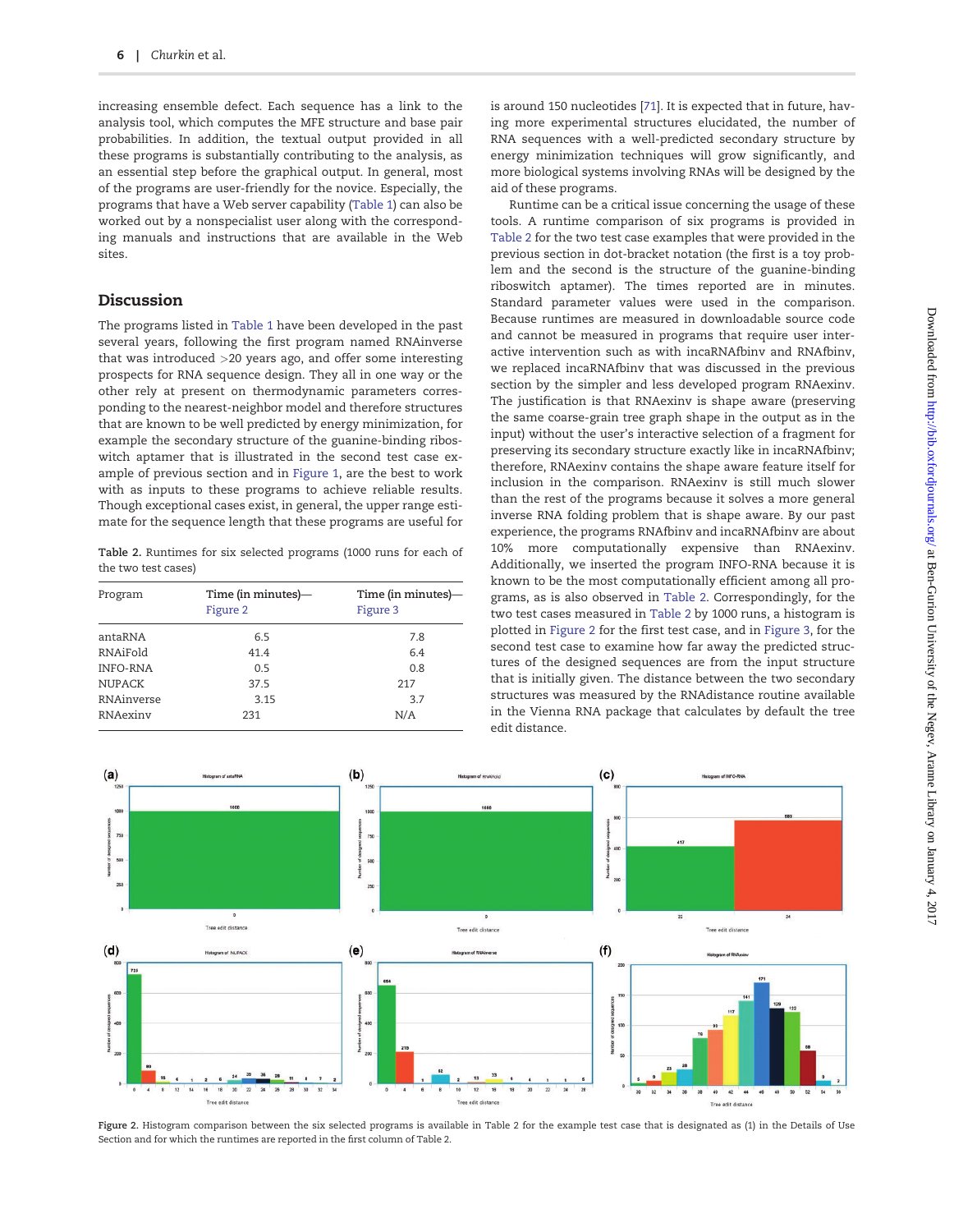<span id="page-6-0"></span>

Figure 3. Histogram comparison between the five selected programs is available in Table 2 for the example test case that is designated as (2) in the Details of Use Section and for which the runtimes are reported in the second column of Table 2.

While it is impossible to draw conclusions from [Table 2](#page-5-0) and the associated [Figures 2](#page-5-0) and 3 as to which program is better for use, because a program such as RNAexinv belonging to the shape aware category ([Table 1\)](#page-3-0) is expected to be much slower along with histograms that are more widespread compared with the rest of the programs in a notably beneficial way for its purpose, some trends can be observed. For example, INFO-RNA is the quickest as expected, but its histograms are more widespread compared with most of the other programs and this correlates with the known result that sequences designed with INFO-RNA tend to be more biased to high GC contents [\[47](#page-8-0)]. In contrast, the newly introduced antaRNA program from the same laboratory is both relatively fast and achieving histograms with results that are close to the input structure. RNAiFold is also showing some fairly balanced outcomes between efficiency and proximity of the results to the input structure. Finally, RNAinverse shows impressively that although it was written >20 years ago and it features less constraints compared with the newer programs, it is still both fast and faithful to the input structure.

The above comparison is by no means exhaustive and can be supplemented by the additional references [[43](#page-8-0)–[45](#page-8-0), [52\]](#page-8-0). These references could benefit a reader interested in the topic of runtime comparisons, design capabilities and properties of the output sequences produced by each method. The RNAiFold Web server article [\[43\]](#page-8-0) contains a section on comparison with other software. Because this article does not include the most recent methods antaRNA and incaRNAfbinv, the interested reader can find more information about the performance of these algorithms in [[44,](#page-8-0) [45\]](#page-8-0) and [[52](#page-8-0)], respectively. It should also be noted that the use of tree edit distance to the target structure in Figure 3 as a performance measure may not consider that some of the methods included do not necessarily use the same energy model and dangle treatment as used herein. The one used herein for computing the tree edit distance is the Turner 2004 model [[29](#page-8-0)] included in the Vienna RNA package 2 [\[24\]](#page-7-0). While NUPACK results could be moderately accurate in any case, as ensemble defect optimization mitigates the slight differences between energy models, the results of RNAinverse, RNAiFold,

INFO-RNA and the rest of the programs could be affected by the energy model of choice.

#### New prospects: designed RNAs for structure-based search

As was mentioned in the Introduction, a major new application of inverse RNA folding programs is the discovery of novel, structured and functional RNAs in transcriptomic data. We briefly describe the concept and refer the interested reader to [\[63,](#page-8-0) [64\]](#page-8-0) for more information.

Sequence-based search tools like BLAST [\[67](#page-8-0)] have been used extensively for the detection of novel RNAs of interest, such as riboswitches, in newly sequenced data. They are easily available, highly efficient and can partially address this task. However, when the search is restricted to only sequence-based considerations, it is rather limited. The idea to augment BLAST search with inverse RNA folding for including structure-based considerations has been developed independently for identifying IRES-like structural subdomains [[63\]](#page-8-0) and riboswitch aptamer domains [\[64\]](#page-8-0), where in the first reference, the findings were also verified experimentally, and in the second reference, the experimental verifications are ongoing. In both of these works, this strategy has been shown to yield attractive candidates that are beyond the reach of well-established methods like Infernal [\[72\]](#page-8-0). Consequently, an idea was even suggested by the authors of Infernal to augment their own tool by the inverse RNA folding preprocessing step. Various combinations should be tried, and in any case, it is expected that in the future, inverse RNA folding would become useful not only for the design of synthetic RNAs but also for the search of naturally occurring RNAs by the use of designed RNAs as a preprocessing step.

#### Concluding remarks

The various programs, especially the ones who are gaining experiences in biological meaningful problems and are being improved as a consequence by updated versions, should best be examined along with the constraints they allow and their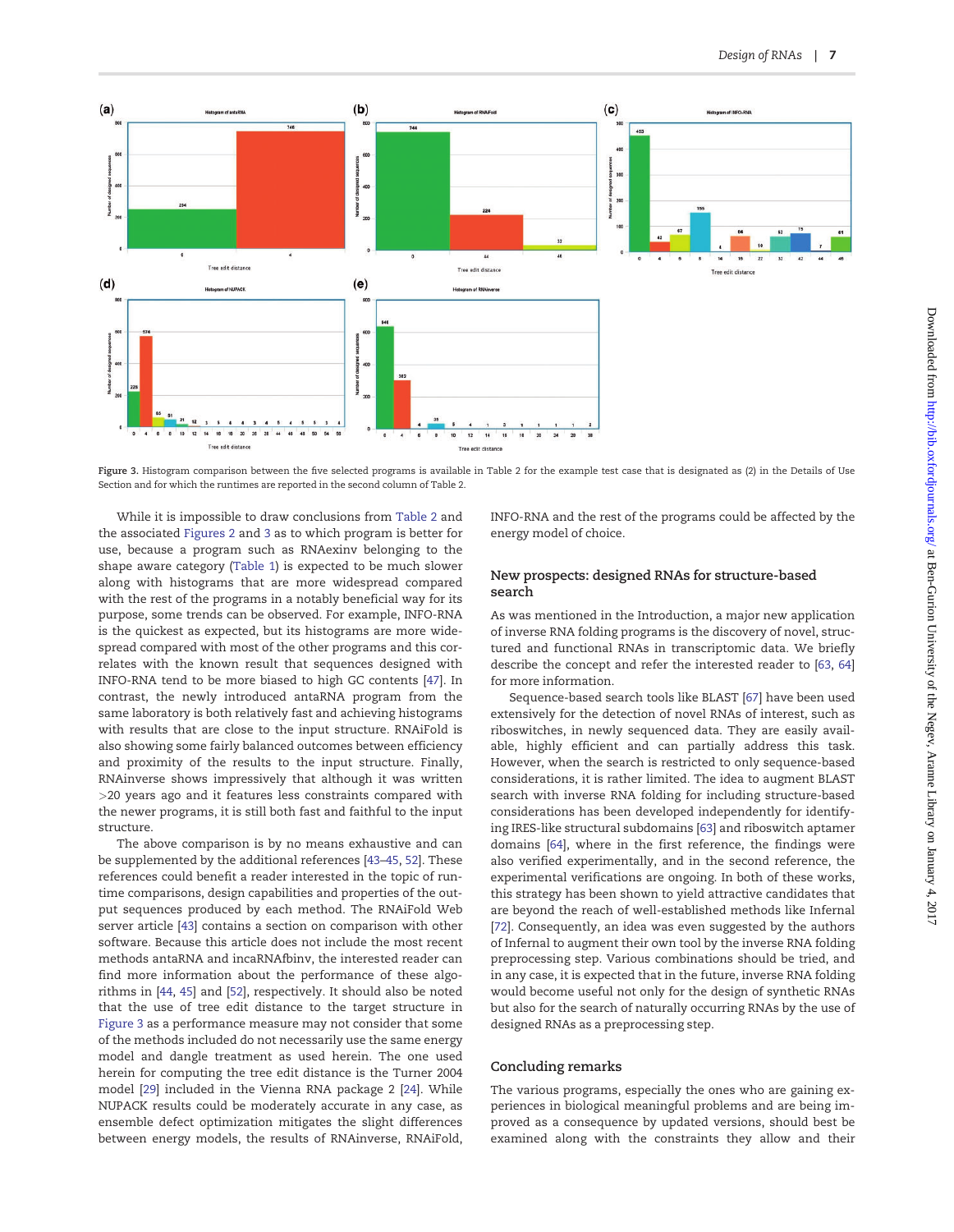<span id="page-7-0"></span>orientation purposes. There are already several programs that were described in detail and offer both a Web server implementation and source-code availability, along with a proven experience in biological meaningful problems. Other programs should strive to achieve these goals. Practitioners should then select which program is more suitable for their needs according to the specific constraints and capabilities that are advertised in each one of the programs.

#### Key Points

- RNA design programs should be made user-friendly and accessible to biologists as much as possible, both in terms of ease of use and simplification of the input and output such that it becomes understandable to the nonspecialist.
- In most cases, a balanced trade-off between efficiency and performance in terms of the quality of the designed sequences would be the best option for the design.
- From the algorithmic standpoint, the weighted sampling approach to sample the sequence space efficiently and the fragment-based design approach are desired directions that can be further developed to yield more flexibility in the design procedure.
- Programs for RNA design should aim to accumulate practical experience in biological meaningful problems, be it experimental design or computational searches for novel noncoding RNAs.

## Supplementary Data

[Supplementary data](http://bib.oxfordjournals.org/lookup/suppl/doi:10.1093/bib/bbw120/-/DC1) are available online at [http://bib.oxford](http://bib.oxfordjournals.org/) [journals.org/.](http://bib.oxfordjournals.org/)

# Acknowledgements

The authors would like to thank the project students Maya Bechler-Speicher and Sarah Damyahoo, co-guided by DB together with Chen Keasar from Ben-Gurion University who assisted with his expertise, for help with the program comparisons.

# Funding

The Lynn and William Frankel Center for Computer Sciences at Ben-Gurion University and ISF within the ISF-UGC joint research program framework (September 2014). An Azrieli and FQRNT postdoctoral fellowships (to V.R.). YP is supported by the Austrian/French project 'RNAlands', FWF-I-1804-N28 and ANR-14-CE34-0011. JW is supported by a NSERC Discovery Grant (Rgpin 386596-10) and NSERC Accelerator Supplement (Rgpas 477873-15).

# References

- 1. Hofacker IL, Fontana W, Stadler PF, et al. Fast folding and comparison of RNA secondary structures. Monatsh Chem 1994;125:167–88.
- 2. Taft RJ, Pang KC, Mercer TR, et al. Non-coding RNAs: regulators of disease. J Pathol 2010;220(2):126–39.
- 3. Hammann C, Westhof E. Searching genomes for ribozymes and riboswitches. Genome Biol 2007;8(4):210.
- 4. Strobel SA, Cochrane JC. RNA catalysis: ribozymes, ribosomes, and riboswitches. Curr Opin Chem Biol 2007;11(6): 636–43.
- 5. Breaker RR. Prospects for riboswitch discovery and analysis. Mol Cell 2011;43(6):867–79.
- 6. Serganov A, Nudler E. A decade of riboswitches. Cell 2013;152(1–2):17–24.
- 7. Isaacs FJ, Dwyer DJ, Collins JJ. RNA synthetic biology. Nat. Biotechnol 2006;24(5):545–54.
- 8. Chappell J, Watters KE, Takahashi MK, et al. A renaissance in RNA synthetic biology: new mechanisms, applications and tools for the future. Curr Opin Chem. Biol 2015;28:47–56.
- 9. Jaeger L, Westhof E, Leontis NB. TectoRNA: modular assembly units for the construction of RNA nano-objects. Nucleic Acids Res 2001;29:455–63.
- 10.Guo P. The emerging field of RNA nanotechnology. Nat Nanotechnol 2010;5:833–42.
- 11.Mueller S, Coleman JR, Papamichail D, et al. Live attenuated influenza virus vaccines by computer-aided rational design. Nat Biotechnol 2010;28(7):723–6.
- 12.Bindewald E, Afonin K, Jaeger L, et al. Multi-stranded RNA secondary structure prediction and nanostructure design including pseudoknots. ACS Nano 2011;5(12):9542–51.
- 13.Afonin K, Kasprzak WK, Bindewald E, et al. In silico design and enzymatic synthesis of functional RNA nanoparticles. Acc Chem Res 2014;47(6):1731–41.
- 14.Fernandez-Chamorro J, Lozano G, Garcia-Martin JA, et al. Designing synthetic RNAs to determine the relevance of structural motifs in picornavirus IRES elements. Sci Rep 2016;6:24243.
- 15.Dotu I, Garcia-Martin JA, Slinger BL, et al. Complete RNA inverse folding: computational design of functional hammerhead ribozymes. Nucleic Acid Res 2014;42(18):11752–62.
- 16. Findeiß S, Wachsmuth M, Mörl M, et al. Design of transcription regulating riboswitches. Methods Enzymol 2015;550:1–22.
- 17.Wachsmuth M, Domin G, Lorenz R, et al. Design criteria for synthetic riboswitches acting on transcription. RNA Biol 2015;12(2):221–31.
- 18.Ben-Yehezkel T, Atar S, Zur H, et al. Rationally designed, heterologous S. cerevisiae transcripts expose novel expression determinants. RNA Biol 2015;12(9):972–84.
- 19.Schuster P, Fontana W, Stadler PF, et al. From sequences to shapes and back: a case study in RNA secondary structures. Proc Biol Sci 1994;255(1344):279–84.
- 20.Greenbury SF, Schaper S, Ahnert SE, et al. Genetic correlations greatly increase mutational robustness and can both reduce and enhance evolvability. PLoS Comput Biol 2016;12(3):e1004773.
- 21. Aguirre-Hernández R, Hoos HH, Condon A. Computational RNA secondary structure design: empirical complexity and improved methods. BMC Bioinformatics 2007;8:34.
- 22.Jörg T, Martin OC, Wagner A. Neutral network sizes of biological RNA molecules can be computed and are not atypically small. BMC Bioinformatics 2008; 9:464.
- 23.Hofacker IL. Vienna RNA secondary structure server. Nucleic Acids Res 2003;31:3429–31.
- 24. Lorenz R, Bernhart SH, Höner Zu Siederdissen C, et al. ViennaRNA Package 2.0. Algorithms Mol Biol 2011;8(6):938–46.
- 25.Zuker M. Mfold web server for nucleic acid folding and hybridization prediction. Nucleic Acids Res 2003;31:3406–15.
- 26.Markham NR, Zuker M. UNAFold: software for nucleic acid folding and hybridization. Methods Mol Biol 2008;453:3–31.
- 27.Mathews DH. RNA secondary structure analysis using RNAstructure. Current Protocols in Bioinformatics 2014;46: 12.4.1–22.